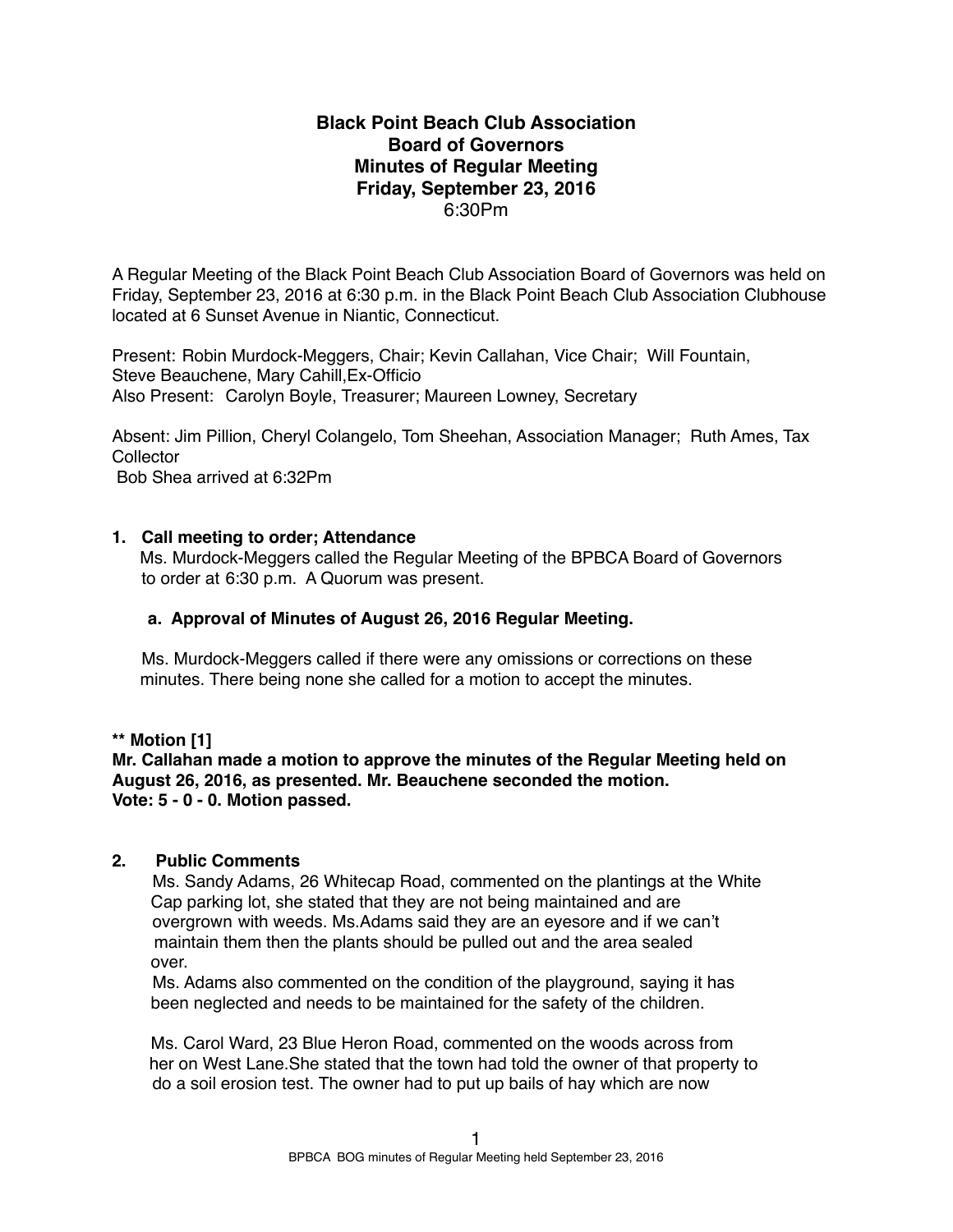soggy and moldy. Ms. Ward also noted that the stone wall on West Lane had been taken down and it was a border wall and it is against the law, and you have only two years to bring action against a person who took the wall down.

Ms. Jean Galati, 7 Nehantic Drive, asked who was hired to put the mulch in the playground that was all sticks and what it cost. She stated that it was dangerous for the children and it is a lawsuit waiting to happen. Also since \$2,000.00 was allocated for the recreation program, but only a few hundred dollars were used she asked if could it be used for the playground.

Ms. MaryLou Weidl, 22 Indianola Road, asked the Board to consider a second comment section at the end of the meetings.

Ms. Barbara Johnston, 35 Sea Crest Avenue, stated she would also like to see two public comments one at the beginning and one at the end.

Mr. Phil Lombardo, 3 East Shore Drive, agreed with Ms. Weidl and Ms. Johnston regarding the 2 public comments.

### **3**. **Reports**

#### • **Treasurer's Report - Carolyn Boyle**

Ms. Boyle presented financial reports through September 22, 2016. She stated that we had received another Zoning fee for a new house. We have paid the East Lyme Police \$4,863.00 for Summer Security Patrol and we had budgeted \$5,000.00

Bank Balances as of 9/22/2016

Checking & Sweep Accounts \$140,937.90; Long term Capital \$86,160.91.

Mr. Callahan question an Invoice from Mr. Gilson in the amount of \$1,695.00 Ms. Boyle responded that half the amount was for the tennis courts and half for the clubhouse.

Ms. Cahill questioned the legal fees expense at \$420.00 thought it should have been higher. Ms. Boyle stated that some was paid in the last fiscal year, and we had paid out approximately \$4,000.00.

Mr. Fountain asked why we receive three separate electric bills. He asked if we get a separate bill for the tennis courts, and Ms. Boyle replied that yes the tennis courts and street lights.

Ms. Murdock-Meggers called for a motion to accept the Treasurer's Report.

### **\*\* Motion [2]**

**Mr. Callahan made a motion to accept the Treasurer's Report. Mr. Fountain seconded the motion.**

**Vote: 6 - 0 - 0. Motion passed.** 

**• Tax Collector - Robin Murdock-Meggers for Ruth Ames**

Ms. Murdock-Meggers stated there was Nothing to report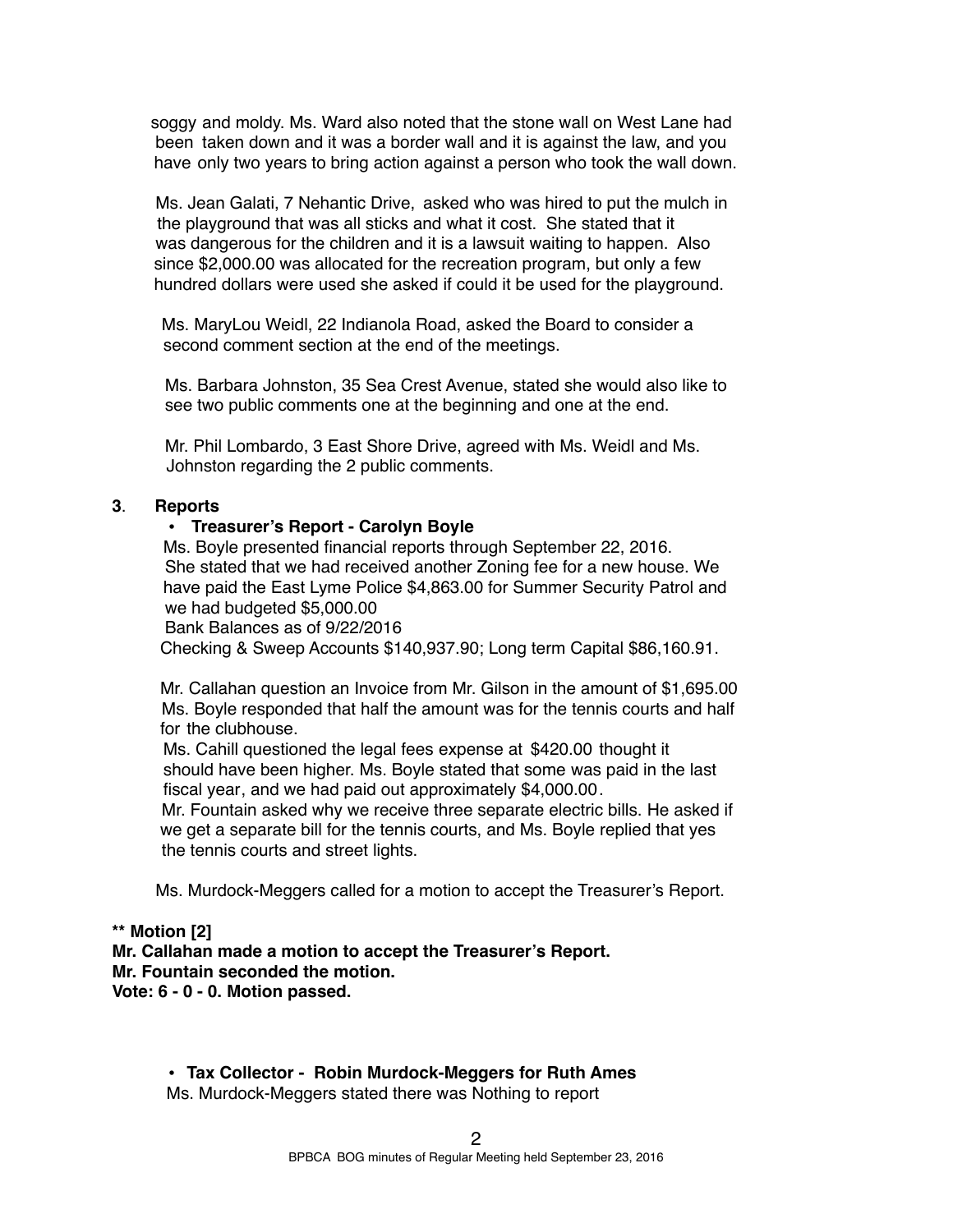**• Association Manager's Report - Robin Murdock-Meggers for Tom Sheehan**

Ms. Murdock-Meggers stated there was Nothing to report

### **• Chair's Report - Robin Murdock-Meggers**

Ms. Murdock-Meggers asked if the Board members had received the draft copy of the 2017 meeting schedule and if any one had a conflict with them. She also asked if there should be an October meeting to plan projects for next year, and or a workshop for a wish list.

### **• Ex Officio to Zoning - Ms. Murdock-Meggers for Jim Pillion**

Ms. Murdock-Meggers stated that a decision had been rendered on the Woodland Avenue property and that we were not successful and our Zoning Officer would need to approve or deny.

Ms. Cahill stated that the Zoning Board should get a letter stating who our new Attorney is. Ms. Murdock-Meggers said she would speak to the new Chair of Zoning.

Mr. Callahan noted that Mr. Pillion was going to set up an appointment with the Town of East Lyme to come and do a drive through to see if bushes are too high at intersections.

## • **Ex Officio to the Zoning Board of Appeals - Steve Beauchene**

Mr. Beauchene stated that the ZBA had denied an Appeals Application as the fee had not been included,the application was not completed and not received within the required 30days.

### **4. New Business**

Mr. Fountain recommended the the Board look into purchasing an ADA mat that can be rolled up for use at one of our beaches for our members who are in wheelchairs or walkers.

Mr. Callahan said he thought we should have two Public Comments one at the beginning and one at the end.

### **\*\*Motion [3]**

**Mr. Callahan made a motion to have two Public Comments. Mr. Fountain seconded the motion.**

# **Discussion followed**

 Ms. Murdock-Meggers said to wait and have a discussion at a later date. Mr. Shea thought it was not the right time, save discussion for next year as it is possible only one more meeting this year. Mr. Beauchene agreed with Mr. Shea stating discuss it next year as there is only one more meeting. Mr. Callahan said it was brought up last year and the Board never did anything about it.

### **Vote: 2 - 4. Motion denied.**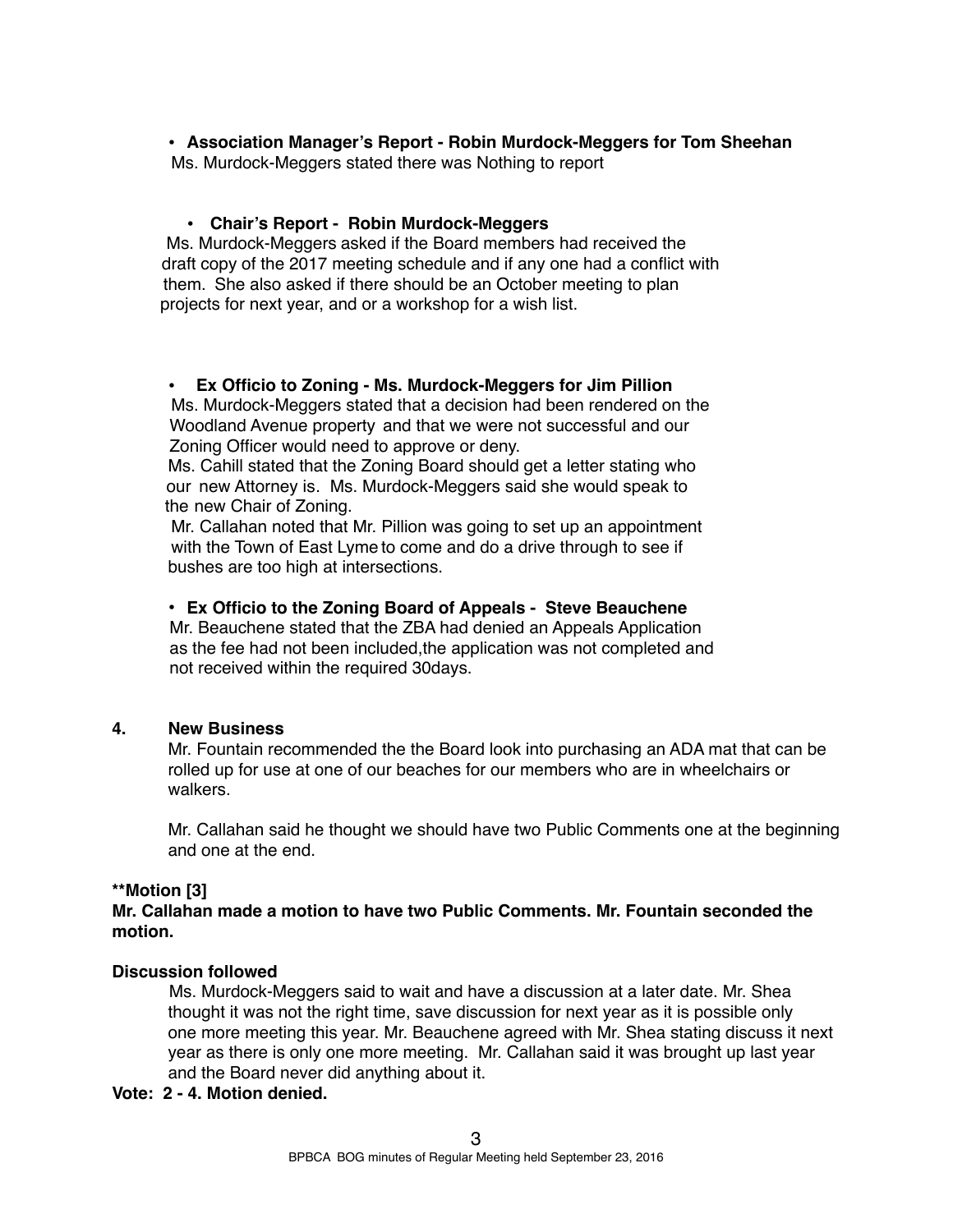Ms. Cahill informed the Board that the Smith Insurance Agency was sold to Brown & Brown. Ms. Boyle said she was there yesterday and the staff was the same.

Mr. Callahan mentioned that Michael Stamm and his Boy Scout troop have refurbished the shuffleboard court. The Board of Governors should acknowledge his work, and say Thank You to Michael and his Troop for volunteering and improving the club house grounds with his project.

Ms. Murdock-Meggers stated that Ms. Colangelo had give her a punch list for discussion. (list attached)

### **5. Old Business**

Mr. Beauchene stated that he, Mr. Greg McMahon, and Mr. Gene Massey by telephone met with our First Selectman Mark Nickerson, regarding Millstone. Mr. Nickerson stated that there was nothing to report at the moment. Mr. Nickerson told them that he would be meeting with Millstone in the spring.

#### **6. Communications**

Made available (log attached)

### **7. BOG Response**

Ms. Murdock-Meggers told Ms. Adams that she would follow up with Mr. Sheehan regarding maintaining the plantings at White Cap or sealing the area. the wood chips at the playground would be discussed at a later meeting.

Ms. Murdock-Meggers thanked Ms. Ward for going to the town regarding West Lane and said she would follow up with the town planner regarding the runoff.

Ms. Murdock-Meggers said she did not know who put the sticks on the playground or the cost. Mr. Callahan said Mr. Sheehan asked Mr. Neblung and Mr. Neblung said he could put down some mulch chips for a short quick fix but the mulch chips ended up being bulky chunks of wood.

Ms. Murdock-Meggers said the Public comments motion does not mean we are not for the second comment. Many years ago the Board had a second comment but the meeting ended up being to long. She said it need a structure for the comments in case too many people show up at the meetings. At this moment the October meeting is still on.

#### 8. **Executive Session**

Ms. Murdock-Meggers asked for a motion to enter Executive Session.

### \*\* **Motion [4]**

**Mr. Callahan made a motion for the Board to enter Executive Session at 7:23Pm to discuss personnel and legal matters. Mr. Fountain seconded the motion. Vote: 6 - 0 - 0**

### **\*\* Motion [5]**

**Mr. Shea made a motion to exit Executive Session at 7:43Pm, and return to the regular Meeting. Mr. Beauchene seconded the motion.**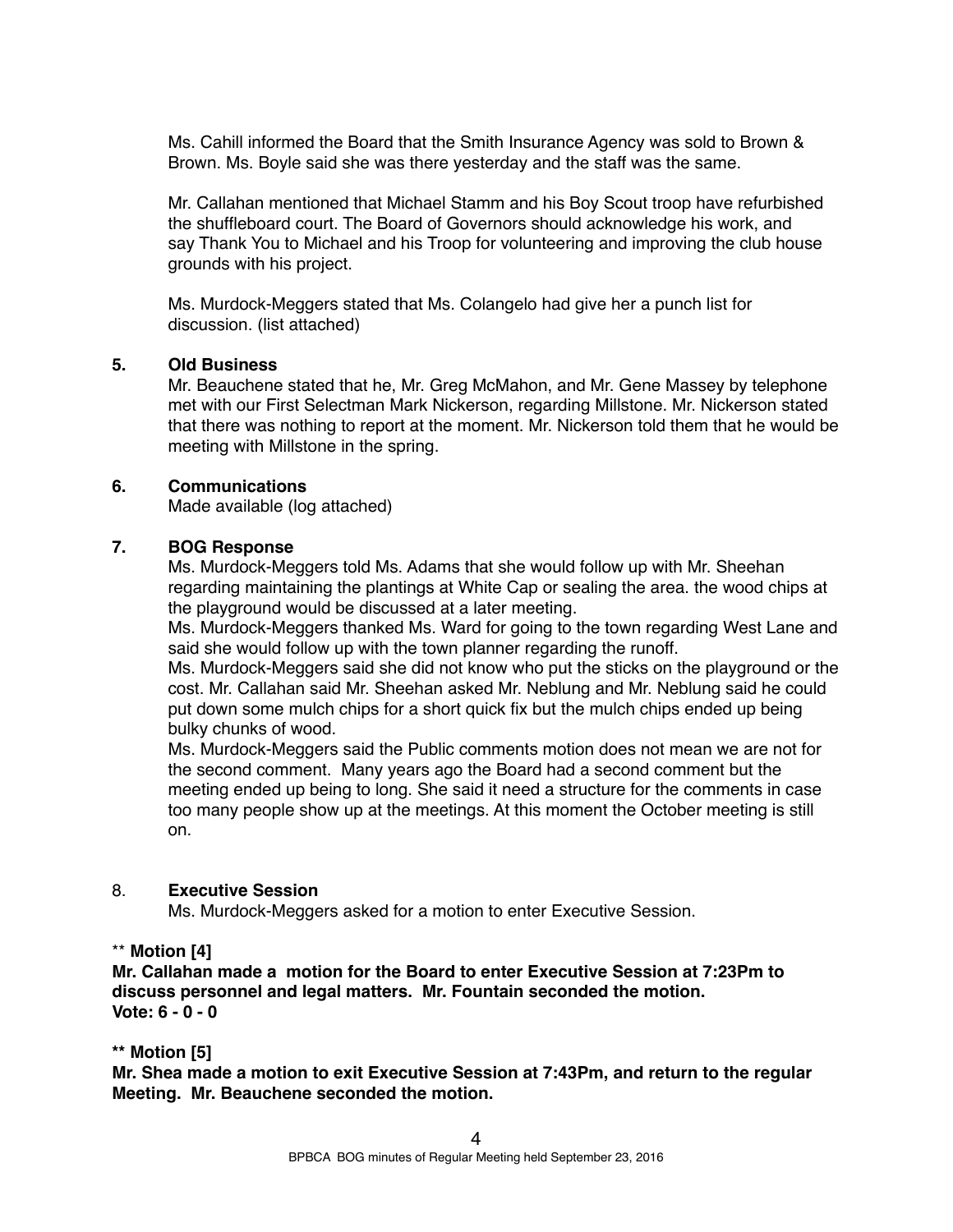**\*\* Motion [6] Mr. Shea made a motion to upgrade the current survey to an A-2 status of the right of way and adjacent property belonging to Black Point Beach Club Association at Seaview and East Shore Drive. Mr. Beauchene seconded the motion. Vote: 6 - 0 - 0** 

### **9. Adjournment**

There being no further business before the Board, Ms. Murdock-Meggers called for a motion to adjourn.

### **\*\* Motion [7]**

**Mr. Shea made a motion to adjourn the BPBCA Board of Governors Regular Meeting of September 23, 2016 at 7:55pm Mr. Beauchene seconded the motion. Vote: 6 - 0 - 0 Motion passed.**

**Respectfully submitted,**

**Maureen Lowney, Secretary**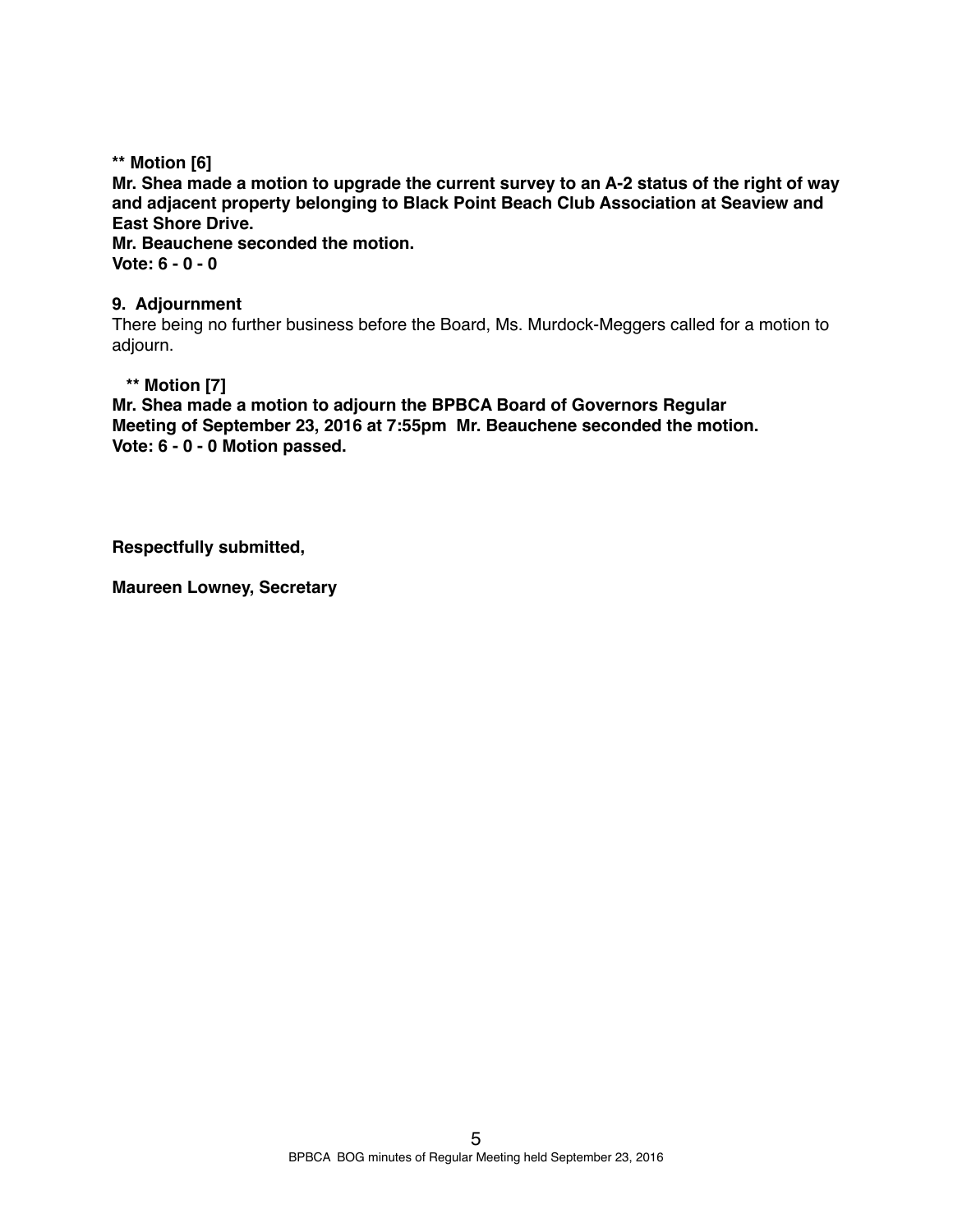#### BPBCA Sept, 2016 Follow up on community concerns

- 1. Osprey, South Beach: Move swimming line to raft so that it is perpendicular to beach so residents can swim on north side of line. Add float line from end of pier to swim raft. North side of pier near shore needs attention, is undermined and eroded. Keep ramp to bench swept daily, pull weeds and remove litter routinely.
- 2. 82 E. Shore Dr.: unregistered car, rules violation.
- 3. Sea View /Sea Breeze: Discontinue work on walkway until property line of seawall determined.
- 4. Sea View: Implement watercraft ID stickers/ registration.
- 5. Sea Breeze: Handrail on south side of stairs needs to be replaced (bottom section is missing). Pull weeds and remove litter on ROW routinely. Move swimraft southward and further from pier, avoiding underwater boulder.
- 6. Whitecap parking lot: Reseal cracks where weeds have invaded. Address weeds overgrowing landscaping stones by rose bushes. Landscaping grasses need frequent cutting back.
- 7. Whitecap ROW: Paint parking lines on south side for golf cart parking. Pull weeds and remove litter routinely.
- 8. Nehantic: Remove bushes overhanging ROW. Sweep ramp daily in summer. Pull weeds and remove litter routinely.
- 9. Nehantic, clay courts. Cut back tree branches that drop debris on court.
- 10. Clubhouse: Discontinue cleaning service to clubhouse after yoga and mahjongg. Install smart thermostat for temperature consistency.
- 11. Woodland tennis courts: Provide keys to users and eliminate locking/unlocking service. Behind courts, remove plastic water impermeable weed cloth so that soil can dry out and maintain overgrowth by mowing. Cut back overhanging limbs that drop debris on courts.
- 12. Playground: Add finer woodchips under swings and climbing equipment (CT playground safely handbook recommends 12"). Replace cracked and broken swings. Cut back weeds and shrubs adjacent to equipment, especially on E side. Replace basketball backboard(s) and hoops. Seal cracks in basketball court.